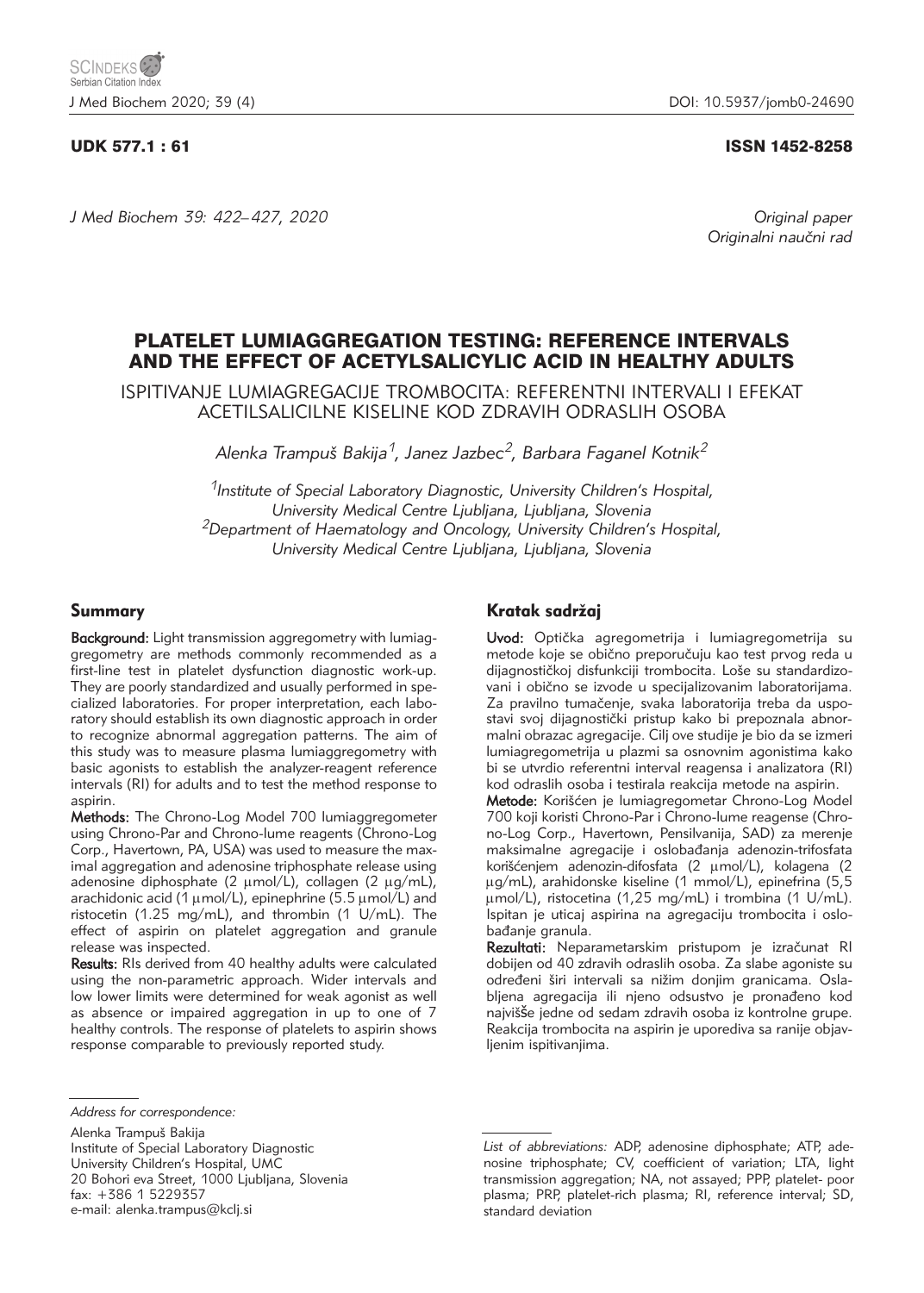Conclusions: Locally established RI in our study enable us to investigate platelet function in patients with a high probability of bleeding disorders. Values are agonist and equipment specific. The variability of the method can be reduced by considering standardized preanalytical and analytical variables. Pathological results must be interpreted in the context of other hemostasis test results and clinical findings.

Keywords: blood platelets, platelet aggregation, platelet function test, reference values

#### Introduction

The evaluation of platelet function by light transmission aggregation (LTA) or lumiaggregation is a gold standard for patients with platelet function defects. Both assays are time-consuming and technically challenging. In spite of that, the method is recommended as a first-line test in platelet dysfunction diagnostic workup (1). Abnormal bleeding, as a consequence of altered platelet generation or activation, may lead to a severe clinical condition. The discrimination between inherited and acquired conditions is a difficult task for clinicians but crucial for adequate management of patients. Acquired conditions are more frequent, while the incidence of inherited platelet dysfunction is ranging from 1/1.000.000 to 1/100 for some mild defects (2). In both types, the examination of clinical history is followed by preliminary laboratory tests: peripheral blood platelet count with smear examination, activated thromboplastin time, prothrombin time, thrombin time, fibrinogen concentration, and von Willebrand disease screening. Those methods are well standardized and worldwide accessible. Most second and third step tests (i.e. LTA, granule release, flow cytometry, electron microscopy) are much less standardized, and usually they are performed in specialized laboratories. Among them, LTA is the most commonly performed method, followed by platelet dense granule release test in smaller proportions (3, 4). Guideline documents for LTA are not uniform about the very best practice in performing and interpreting test results (5–8). For proper interpretation, each laboratory should establish its own approach to the diagnosis and cut-off values for distinguishing abnormal findings from a normal aggregation pattern. Rare genetic defects in platelet membrane proteins (i.e. Glanzmann thrombasthenia) have reproducible and characteristic profiles and are easily recognized. In addition to standard LTA method, simultaneous measurement of platelet secretion could be of greater value with inherited defect of platelet function as it shows greater sensitivity to much common mild disorders of platelet secretion (9–11). The aggregation response to antiplatelet agents (e. g. aspirin, clopidogrel) is well described but the monitoring with classical LTA is discouraged in clinical practice (8, 9). Several points of care tests (VerifyNow, Multiplate Electrode Aggregometry,

Zaključak: Lokalno utvrđeni RI u našem istraživanju omogućavaju nam da istražimo funkciju trombocita kod pacijenata sa velikom verovatnoćom poremećaja krvarenja. Vrednosti su specifične za agoniste i opremu. Varijabilnost metode se može smanjiti uzimajući u obzir standardizovane preanalitičke i analitičke promenljive. Patološki rezultati moraju da budu interpretirani u kontekstu drugih rezultata ispitivanja hemostaze i kliničkih nalaza.

Ključne reči: trombociti, agregacija trombocita, test funkcije trombocita, referentne vrednosti

Platelet function analyzer) have become available to monitor antiplatelet therapy. In spite of much evidence on diagnostic usefulness of (lumi)aggregometry, recent studies questioned the practical utility of dense granule release as the assay variability (especially for ATP release) is relatively high (CV>20%) (12).

There are only four specialized laboratories in Slovenia where LTA can be performed and the laboratory at Children's hospital Ljubljana is the only one where lumiaggregometry for platelet function diagnostic workup is routinely done. The aim of the study was to measure plasma LTA and ATP secretion with several agonists to establish the analyzer-reagent reference intervals for adults. In addition, the utility of the test was validated in subjects receiving aspirin.

#### Materials and Methods

#### *Subjects*

Blood was collected from 45 healthy subjects, 26 females and 19 men, aged from 24 to 63. Exclusion criteria for volunteers were the absence of acute disease, absence of any medical therapy for 14 days, pregnancy and known coagulation disorder. Samples were collected from 8.00 to 10.00 am during two months period.

For acetylsalicylic acid effect monitoring, 11 volunteers from the above described same group of healthy subjects received aspirin in a single dose of 500 mg (if body weight was up to 70 kg) or 1000 mg (if body weight was above 70 kg) 24 hours prior to venepuncture.

Written study instructions were given, and informed consent was obtained from all participants. The study was approved by the National Medical Ethics Committee of the Republic of Slovenia (approval No 53/08/11) in accordance with the Helsinki Declaration.

# *Methods*

Blood samples were collected into 0.109 mol/L buffered sodium citrate tubes (2x4.5 mL Becton Dickinson, Franklin Lakes, NJ, USA). The samples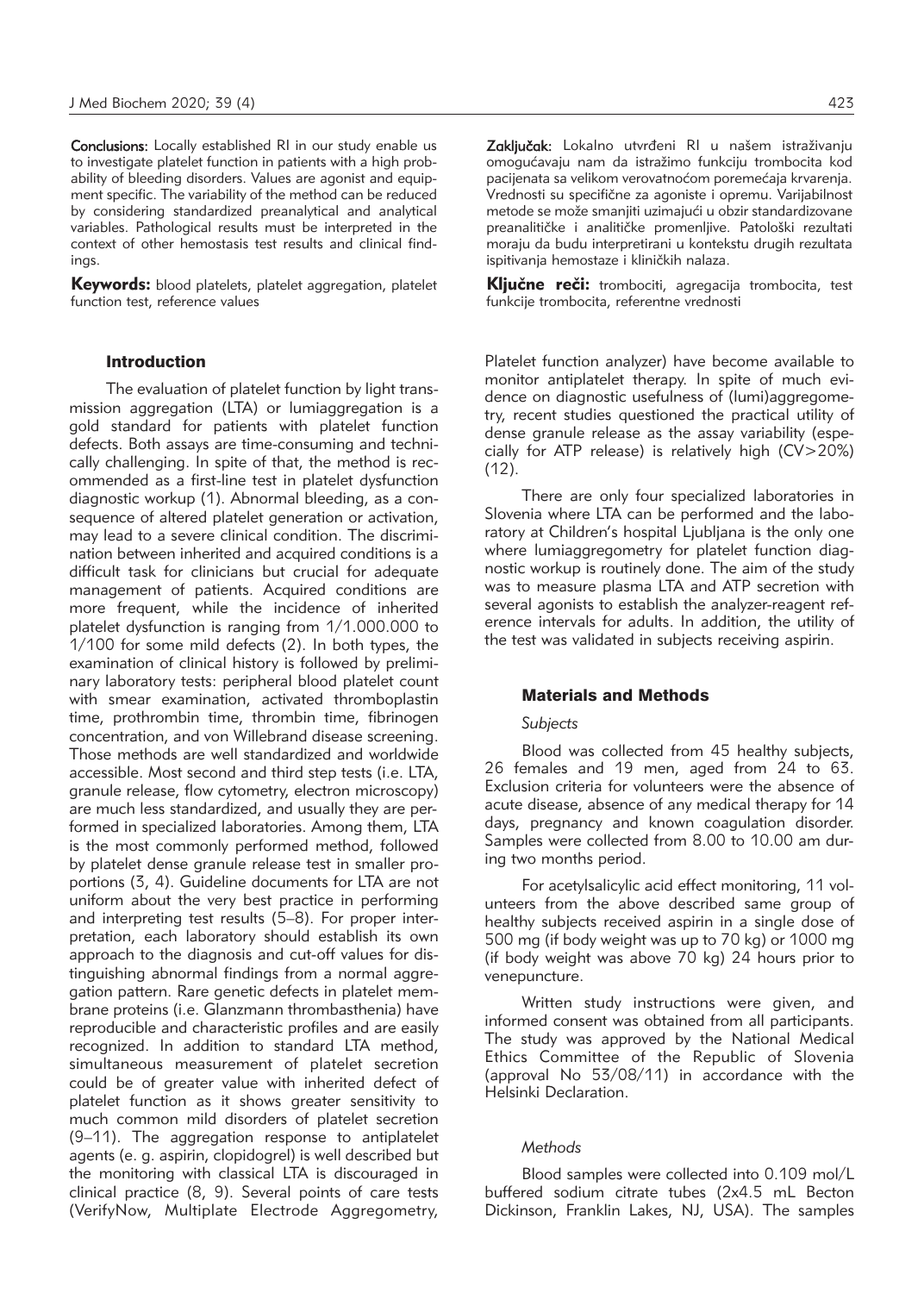were processed within a one-hour interval, and analysis was completed within four hours after blood collection.

Platelet-rich plasma (PRP) was prepared by centrifugation at 200×g for 10 minutes at room temperature. Plasma from both collection tubes was transferred into a polypropylene tube and gently mixed. PRP was then adjusted to a count from 200 to  $300\times10^9$  platelets/L, using autologous platelet-poor plasma (PPP) (2500×g, 15 min). PRP was capped and kept at room temperature until further analyses. PRP with platelet count lower than  $200\times10^9$ /L was excluded from experiments. Platelet count in plasma was determined by AcT 8 hematology analyzer (Beckman Coulter, Fullerton, CA, USA).

Analyses were performed on lumiaggregometer Chrono-Log Model 700 (Chrono-Log Corp., Havertown, PA, USA) and data processed with software program Aggro/link 8 (Chrono-Log, Havertown, PA, USA).

The following Chrono-par® and Chronolume® reagents (all Chrono-Log, Havertown, PA, USA) in final concentrations in PRP were used in LTA and lumiaggregometry experiments: ADP ( $2 \mu$ mol/L), collagen (2  $\mu$ g/mL), arachidonic acid (1 mmol/L), epinephrine (5.5  $\mu$ mol/L), ristocetin (1.25 mg/mL), thrombin (1 U/mL) and ATP standard (2 nmol). For lumiaggregometry we used luciferin-luciferase reagent (0.2  $\mu$ mol/L).

ATP release was tested according to manufacturer instrument instructions using: 450 uL of preincubated (37 °C, 3 min) PRP, 50  $\mu$ L of luciferase reagent, and  $10-50$   $\mu$ L of agonist. The aggregation and ATP release were monitored simultaneously at least 5 minutes after adding an agonist or 10 minutes if maximal aggregation was not achieved within 5 minutes (8). Results were reported as maximum aggregation (%) and concentration of released ATP (nmol/L).

If the limited amount of sample was available, the reaction was performed with  $225 \mu L$  of plasma and adjusted volumes of all reagents.

#### *Statistical analysis*

Reference intervals (95%, double-sided), ranging from 2.5 to 97.5 percentiles, were calculated using the non-parametric percentile method (CLSI C28-A3 guidelines) (13) since the distributions were normal after one elimination of suspected outliers (Turkey calculation). The statistical software Med-Calc<sup>®</sup> (version 11.3.0.0., Frank Schoonjans, Mariakerke, Belgium) was used for analysis.

# **Results**

Reference intervals for percentage of maximal aggregation for selected agonists are summarized in *Table I.* The number of control subjects for each agonist ranged from 38 to 44. One set of values was used for each collected sample; some data have been excluded either due to low platelet count or as outliers. D'Agostino Pearson test indicates normal distribution for all agonists after the removal of outliers. Few results with no response (zero % of aggregation) were observed for week agonist stimulation, and those were also excluded from calculation. The lowest lower reference limit was observed with ADP, while for other agonists values above 60% of maximal aggregation were observed. Thrombin, arachidonic acid, and collagen had highest lower RI limit for ATP release. In the sense of statistics, 0–4.7% of values of healthy control subjects (0–2 results in the control population) exceeded the reference interval. The median platelet count in PRP was  $274 \times 10^9$ /L (range:  $163 - 302 \times 10^9$ /L).

The effect of aspirin therapy on maximal aggregation and ATP release was tested on 11 healthy volunteers receiving acetylsalicylic acid before venipuncture. The response to selected agonists is described in *Table II*. In majority of samples, impaired aggregation to all agonists except for ristocetin and low ATP release with the exception of thrombin and collagen were determined. The assay showed 100% sensitivity

| <b>Table I</b> Light transmission aggregation and ATP release ref- |  |
|--------------------------------------------------------------------|--|
| erence intervals for adults. Statistical methods included non-     |  |
| parametric analyses.                                               |  |

| Agonist             | Final<br>concentration | Reference intervals<br>$(n=number of sample)$ |                                       |  |
|---------------------|------------------------|-----------------------------------------------|---------------------------------------|--|
|                     |                        | % maximal<br>aggregation                      | <b>ATP</b><br>concentration<br>(nmol) |  |
| ADP                 | 2 µmol/L               | 55-87<br>$(n=44)$                             | $0.29 - 2.11$<br>$(n=42)$             |  |
| Epinephrine         | $5.5 \mu$ mol/L        | 63–92<br>$(n=38)$                             | $0.22 - 2.60$<br>$(n=38)$             |  |
| Collagen            | $2 \mu q/mL$           | 65-92<br>$(n=40)$                             | $0.41 - 2.33$<br>$(n=39)$             |  |
| Arachidonic<br>acid | 1 mmol/L               | 62-85<br>$(n=41)$                             | $0.49 - 2.46$<br>$(n=38)$             |  |
| Ristocetin          | $1.25 \text{ mg/mL}$   | 62 – 91<br>$(n=43)$                           | NA                                    |  |
| Thrombin            | 1 U/mL                 | ΝA                                            | $0.50 - 2.85$<br>$(n=42)$             |  |

ADP – adenosine diphosphate; ATP – adenosine triphosphate; NA – not assayed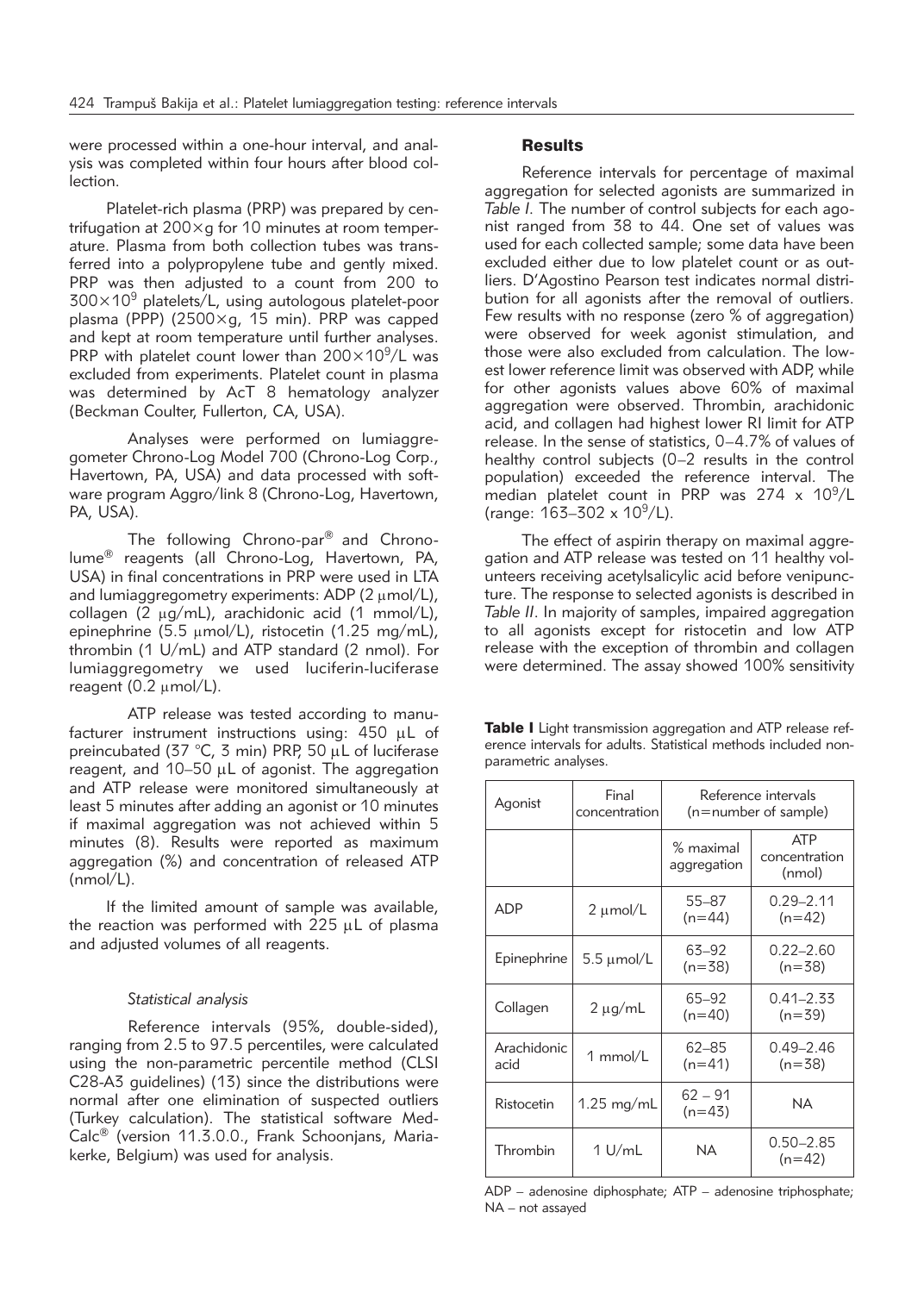| Agonist (final<br>concentration)     | Lower RI limit %<br>maximal<br>aggregation | Average % maximal<br>aggregation<br>(No. of reduced<br>responses/total) | Lower RI<br>limit ATP<br>concentration<br>(nmol) | Average ATP<br>concentration<br>(No. of reduced<br>responses/total) |
|--------------------------------------|--------------------------------------------|-------------------------------------------------------------------------|--------------------------------------------------|---------------------------------------------------------------------|
| ADP $(2 \mu mol/L)$                  | 55                                         | 51(6/11)                                                                | 0.29                                             | 0.0(11/11)                                                          |
| Epinephrine $(5.5 \mu \text{mol/L})$ | 63                                         | 19(11/11)                                                               | 0.22                                             | 0.0(11/11)                                                          |
| Collagen $(2 \mu g/mL)$              | 65                                         | 36(11/11)                                                               | 0.41                                             | 0.50(6/11)                                                          |
| Arachidonic acid (1 mmol/L)          | 62                                         | 5(11/11)                                                                | 0.49                                             | 0.0(11/11)                                                          |
| Ristocetin (1.25 mg/mL)              | 62                                         | 70(2/11)                                                                | <b>NA</b>                                        | <b>NA</b>                                                           |
| Thrombin (1 U/mL)                    | <b>NA</b>                                  | NA.                                                                     | 0.50                                             | 1.04(2/11)                                                          |

The table presents average responses to agonists in comparison to the lower reference interval limit. Arachidonic acid and epinephrine<br>show maximum sensitivity to acetylsalicylic acid.

RI – reference interval; NA – not assayed; ADP – adenosine diphosphate; ATP – adenosine triphosphate

for aggregation response to epinephrine  $5.5 \mu$ mol/L, collagen  $2 \mu$ mol/mL and arachidonic acid 1 mmol/L as well as for ATP release level induced with ADP 2  $\mu$ mol/L, epinephrine 5.5  $\mu$ mol/L and arachidonic acid 1 mmol/L.

#### **Discussion**

The primary goal of our study was to establish a reference interval for maximal aggregation and ATP release in adults, measured by the lumiaggregometric method. Published RIs are usually not transferable and should be established in the local laboratory (13). The standardization of the aggregometry methods is still lacking and is under investigation. As many as possible preanalytical and analytical variables need to be standardized to assure low variability of the results. In our study, we considered recommendation from different guidelines and evidence-based practices. Variability was reduced by taking fasting sample, venipuncture by the same experienced phlebotomist, time of sampling (before 10 am), time to process the sample (within one hour), time to analyze the sample (within four hours), usage of the same trademark of blood collection material, adjusting PRP count to 200–300  $\times$  10<sup>9</sup> platelets/L, capping tubes before analysis, resting platelets after centrifugation (at least 30 minutes), performing test at constant room temperature (21–25 °C), using same laboratory equipment and assaying the tests by the same technician. Hemolyzed, lipemic, coagulated, thrombocytopenic samples or underfilled tubes were not analyzed. We used the basic agonist panel and concentrations as it is recommended by international, European and North American guidelines (6–8). Low to moderate concentrations of ADP, epinephrine and collagen were chosen to detect the  $\delta$ -storage pool deficiency.

When method verification is performed, standard reference material could be of great importance. Unfortunately, in the case of platelet function tests, there is no such material available, so the traceability of analytical system is not possible. Therefore, the procedure cannot be performed to the same extent as with more standardized tests for hemostasis. The challenge to establish reference interval is even higher when the analysis must be performed on fresh blood samples when several preanalytical influences could be present. Moreover, last but not least is the cost of the analysis which is considerable. Practices from external quality control schemes show that less than half of participants validate RI, including a low number of healthy volunteers (reported by Hayward on ISLH meeting; Vancouver 2019).

In our study, approximately 40 subjects were included in each agonist group. The group is too small for using the parametric statistical approach; therefore, we used a non-parametrical method to establish intervals as recommended by guidelines of British Society for Hematology (7). This approach is also suitable for the analysis of not normally distributed data. The sample size below 120 cannot provide coverage probabilities so the confidence intervals for low in high limits could not be calculated. We reported the intervals with lower and upper limits, though values below lower limits are clinically relevant for diagnosis of platelet function disorder. The shape of the curve is subjectively evaluated concomitantly.

The comparison of our findings with the existing publications is difficult due to usage of different equipment, reagents, concentrations of agonists and statistical approach. The manufacturer (Chrono-Log) normal ranges were obtained from various publications and serve as a guideline only. Similar to our findings, the lowest minimum aggregation response with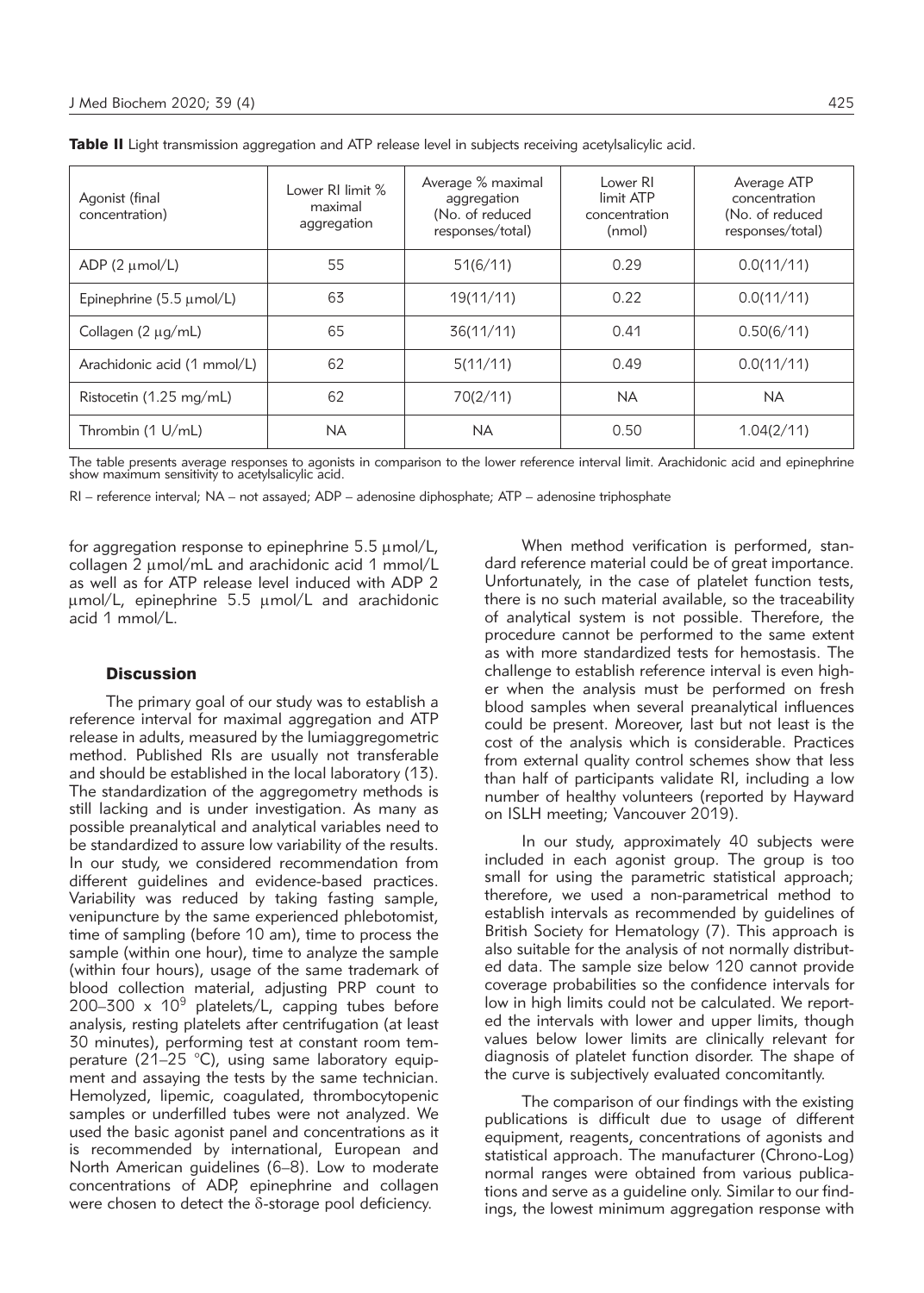ADP and minimum ATP release with epinephrine (mean±1 SD) was stated. In general, majority of researchers reported broad reference intervals for week agonists (ADP, epinephrine) and narrow ones for strong agonists (arachidonic acid, ristocetin) induced aggregation/agglutination (11, 14–16). Some studies reported very low values for lower RI limit when using week agonists. Absence or impaired aggregation is found in up to one of seven healthy controls (11, 14, 16, 17). In our study, we found absent or reduced response for epinephrine and ADP after 10 minutes of recording in five and two healthy subjects, respectively. These results were excluded from the statistical calculation. The interpretation of per se pathological results when subject's bleeding history is negative is not considered abnormal (18). The heterogeneity of published RI for ATP release is even broader. It is well known that the variability for ATP release assay is up to 30% and that the test has high specificity and moderate sensitivity (19–21). This fact is recently raising question about the usefulness of the assay (4).

Further, examination of primary hemostasis and platelet function in children is challenging and poorly investigated. Pediatric RI is hard to establish due to ethical issues. According to published data (15, 22– 24), RI for adults can be used for the interpretation of results in children older than one year, and this practice was accepted in our laboratory as well. North American Specialized Coagulation Laboratory Association – NASCOLA consensus agreement is even less strict and the usage of LTA RI for adults and children beyond neonatal period is recommended (6).

The limitation of the present study is the number of healthy volunteers to assure the sufficient statistical power of the RI calculation (less than 120). Also, verification of the test's precision was not possible. Multiple sampling of the same patients is difficult to

# **References**

- 1. Gresele P, for Subcommittee on Platelet Physiology of the International Society on Thrombosis and Hemostasis. Diagnosis of inherited platelet function disorders: guidance from the SSC of the ISTH. J Thromb Haemost 2015; 13: 314–22.
- 2. Gresele P, Falcinelli E, Bury L. Laboratory diagnosis of clinically relevant platelet function disorders. Int J Lab Hematol 2018; 40: Suppl 1: 34–45.
- 3. Hayward CPM, Moffat KA, Plumhoff E, Timleck M, Hoffman S, Spitzer E, et al. External quality assessment of platelet disorder investigations: results of international surveys on diagnostic tests for dense granule deficiency and platelet aggregometry interpretation. Semin Thromb Hemost 2012; 38: 622–31.
- 4. Hayward CPM, Moffat KA, Brunet J, Carlino SA, Plumhoff E, Meijer P, et al. Update on diagnostic testing

perform and no standardized material has been available so far. If possible, a healthy control subject's sample should be run in parallel with a patient's sample. The reported RI is not validated for PRP with low platelet count. Derived limits and agonist panel were recommended for thrombocytopenic patients (8, 14). In our study, the response of platelets to acetylsalicylic acid was monitored in order to verify the usefulness of the test and not for the clinical interpretation of antiplatelet therapy. The characteristic absent aggregation and ATP release due to absent cyclooxygenase activity were found in arachidonic acid and epinephrine induced activation. ADP and collagen lower sensitivity is in agreement with previously reported studies showing a very good overall sensitivity of a method to aspirin-like defects (25). In addition, to confirm an aspirin-like defect (drug-induced or inherited) it would be reasonable to include a thromboxane analogue in the agonist panel.

The above presented locally established RI enables us to investigate platelet function and granule release/storage abnormalities by measuring the LTA and ATP release in patients with high probability of platelet disorders. In case of possible false-positive results, the test should be repeated another day with higher agonist concentrations. Pathological results should always be interpreted in the context of clinical findings. Our results provide RI that could be used or validated by other laboratories using similar local technical conditions in order to interpret results accordingly.

*Acknowledgments.* The authors thank Mojca Juretič for technical support.

### Conflict of interest statement

The authors state that they have no conflicts of interest regarding the publication of this article.

for platelet function disorders: What is practical and useful? Int J Lab Hematol 2019; 41: Suppl 1: 26–32.

- 5. CLSI. Platelet Function Testing by Aggregometry; approved guideline. CLSI document H58-A. Wayne, PA: Clinical and Laboratory Standard Institute, 2008.
- 6. Hayward CPM, Moffat KA, Raby A, Israels S, Plumhoff E, Flynn G, et al. Development of North American consensus guidelines for medical laboratories that perform and interpret platelet function testing using light transmission aggregometry. Am J Clin Pathol 2010; 134: 955–63.
- 7. Harrison P, Mackie I, Mumford A, Briggs C, Liesner R, Winter M, et al. Guidelines for the laboratory investigation of heritable disorders of platelet function. Br J Haematol 2011; 155: 30–44.
- 8. Cattaneo M, Cerletti C, Harrison P, Hayward CPM, Kenny D, Nugent D, et al. Recommendations for the Stan-